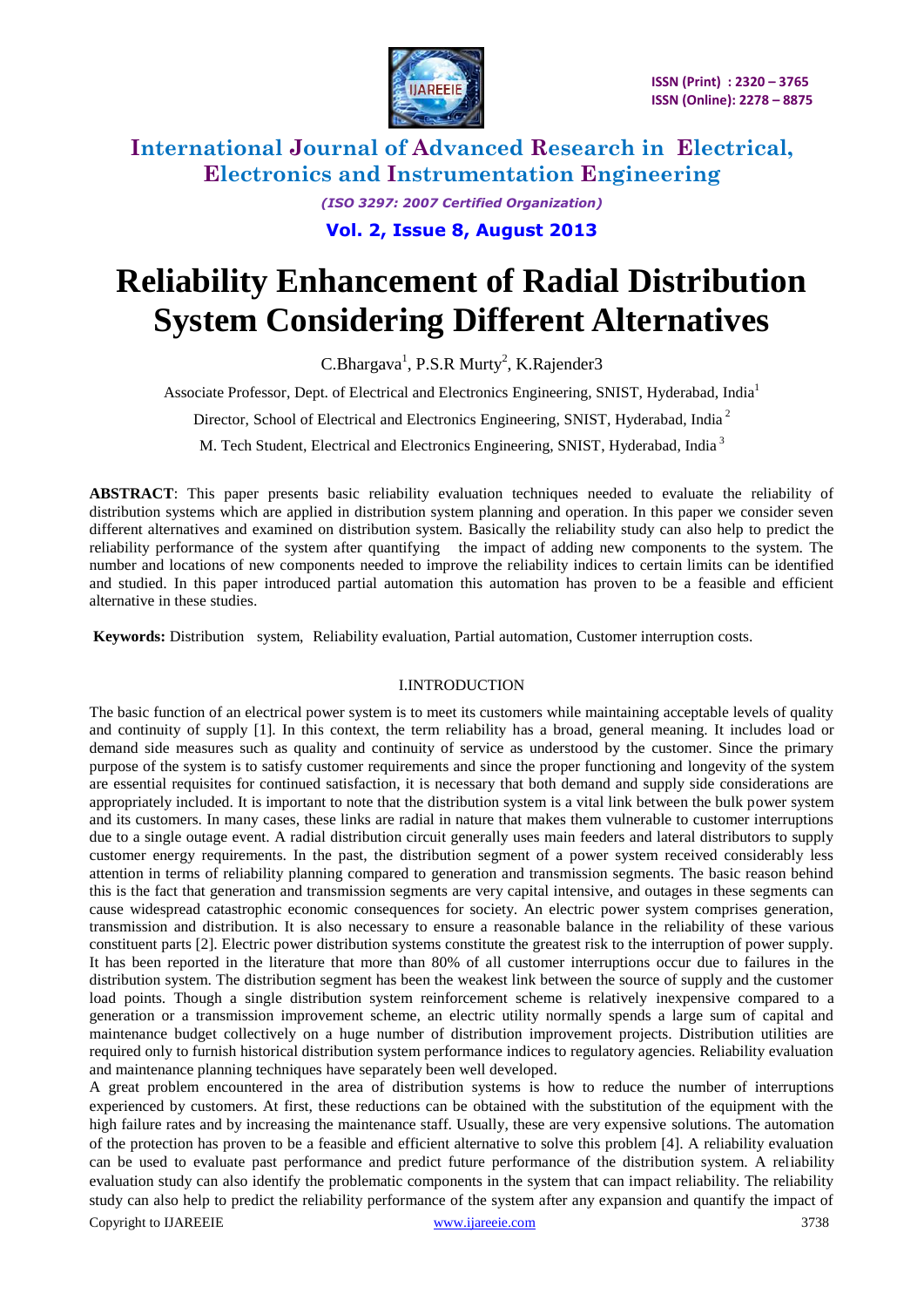

*(ISO 3297: 2007 Certified Organization)*

### **Vol. 2, Issue 8, August 2013**

adding new components to the system. The number and locations of new components needed to improve the reliability indices to certain limits can be identified and studied. Distribution system protection and restoration along with loss reduction are some of the most important topics concerning contemporary power engineering research. Two main parameters lead power utilities nowadays to redefine their policies regarding investments on power networks. The first parameter is the demand for increased reliability considering the fact that the way of living today (both at personal and professional level) tends to become fully dependent on electricity. On the other hand the energy problem and its consequences to the environmental pollution render the need for energy saving more imperative than ever. Considerable research has been accomplished so far for systems and methods that contribute in loss reduction across distribution networks and reliability improvement.

Customer satisfaction regarding reliable electric supply is becoming increasingly important in the new deregulated electric utility environment. Customer outage costs due to electric supply failures are of concern to both utilities and customers. Customer outage cost assessments have been conducted in many countries and the results applied using both analytical and simulation techniques to assess reliability worth. The magnitude of the interruption cost associated with a specific delivery point will depend on many factors. These include the load curtailed, the type of customers involved and the duration of the outage. The time of day, day of the week and time of year will also have an influence on the magnitude of the interruption cost. In order to make the estimation of delivery point interruption costs a reasonable task, there is obviously a need to develop approximate techniques that use a minimum of load point topology and customer demographic data and still provide acceptable interruption cost estimates. The object of this paper is to present the basic reliability evaluation techniques needed to evaluate the reliability of distribution systems needed to evaluate the reliability of distribution systems.

### II. **RBTS DISTRIBUTION SYSTEM ANALYSIS**

Example system shown in Figure 1 is used to illustrate the proposed arrangements. Detailed reliability data associated with this system are presented in [5].



Fig 1.Representative urban distribution system

### **III.RELIABILITY INDICES**

A distribution system is the segment of an overall power system which links the bulk system to the individual customers. The basic distribution system reliability indices are the three load point indices of average failure rate, the average outage duration r and the annual outage duration U. These three basic indices are important individual load point parameters. The system indices of SAIFI, SAIDI, CAIDI, ASAI and ASUI can be calculated from the three basic load point indices. The reliability cost worth indices of expected energy not supplied (EENS), expected interruption cost (ECOST) and interrupted energy assessment rate (IEAR) can also be calculated using the three basic load point indices. For the reliability evaluation and improvement of reliability indices for radial distribution system of feeders we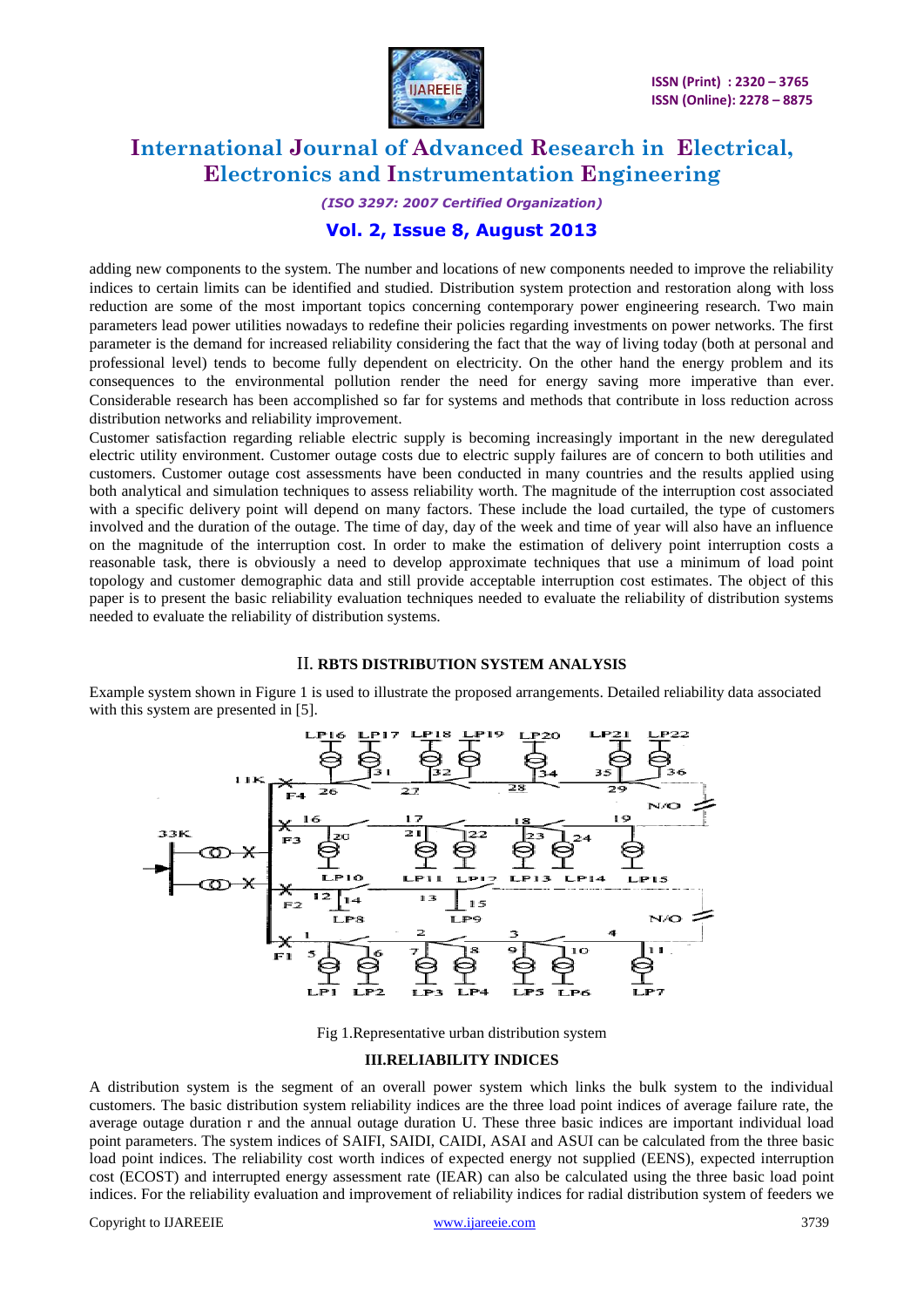

*(ISO 3297: 2007 Certified Organization)*

### **Vol. 2, Issue 8, August 2013**

consider seven different possible alternatives listed below and the same were applied to a typical RBTS urban distribution system. The seven different alternatives considered are as follow.

- 1) Base case
- 2) Effect of lateral distributor protection
- 3) Effect of disconnects
- 4) Effect of protection failures
- 5) Effect of transferring loads without restrictions on transfer
- 6) Effect of transferring loads with restrictions on transfer
- **7)** Partial Automation

#### 1) **Base Case**:

In this case no fuse gears, disconnects on the feeder

Table 1: Feeder 2 Secondary and Cost worth indices in case 1

|      |                 | LP8          |              | LP <sub>9</sub> |              |             |  |
|------|-----------------|--------------|--------------|-----------------|--------------|-------------|--|
| comp | $\lambda(f/Yr)$ | $\mathbf r$  | U            | $\lambda(f/Yr)$ | $\mathbf{r}$ | U           |  |
| 12   | 0.049           | 5            | 0.24         | 0.049           | 5            | 0.2         |  |
| 13   | 0.052           | 5            | 0.26         | 0.052           | 5            | 0.3         |  |
| 14   | 0.039           | 5            | 0.19         | 0.039           | 5            | 0.2         |  |
| 15   | 0.052           | 5            | 0.26         | 0.052           | 5            | 0.3         |  |
|      | <b>SAIFI</b>    | <b>SAIDI</b> | <b>CAIDI</b> | <b>EENS</b>     | <b>ECOST</b> | <b>IEAR</b> |  |
|      | 0.192           | 0.959        | 0.2          | 2.025           | 4.213        | 2.081       |  |

#### 2) **Effect of lateral distributor protection**:

In this arrangement of protection of lateral distributor to install fuse gear at the tee- point in each lateral distributor. In this case a short circuit on a lateral distributor causes its appropriate fuse to blow; this causes disconnection of its load point until the failure is repaired but does not affect or cause the disconnection of any other load point.

|      |                 | LP <sub>8</sub>  |              | LP <sub>9</sub> |              |                |  |
|------|-----------------|------------------|--------------|-----------------|--------------|----------------|--|
| Comp | $\lambda(f/Yr)$ | $\mathbf{r}$     | U            | $\lambda(f/Yr)$ | $\mathbf{r}$ | U              |  |
| 12   | 0.049           | 5                | 0.24         | 0.048           | 5            | 0.24           |  |
| 13   | 0.052           | 5                | 0.26         | 0.052           | 5            | 0.26           |  |
| 14   | 0.039           | 5                | 0.19         |                 |              | $\overline{0}$ |  |
| 15   |                 | $\boldsymbol{0}$ | $\mathbf{0}$ | 0.052           | 5            | 0.26           |  |
|      | <b>SAIFI</b>    | SAIDI            | <b>CAIDI</b> | <b>EENS</b>     | <b>ECOST</b> | <b>IEAR</b>    |  |
|      | 0.146           | 0.731            | 0.262        | 1.541           | 3.224        | 2.093          |  |

Table 2: Feeder 2 Secondary and Cost worth indices in case 2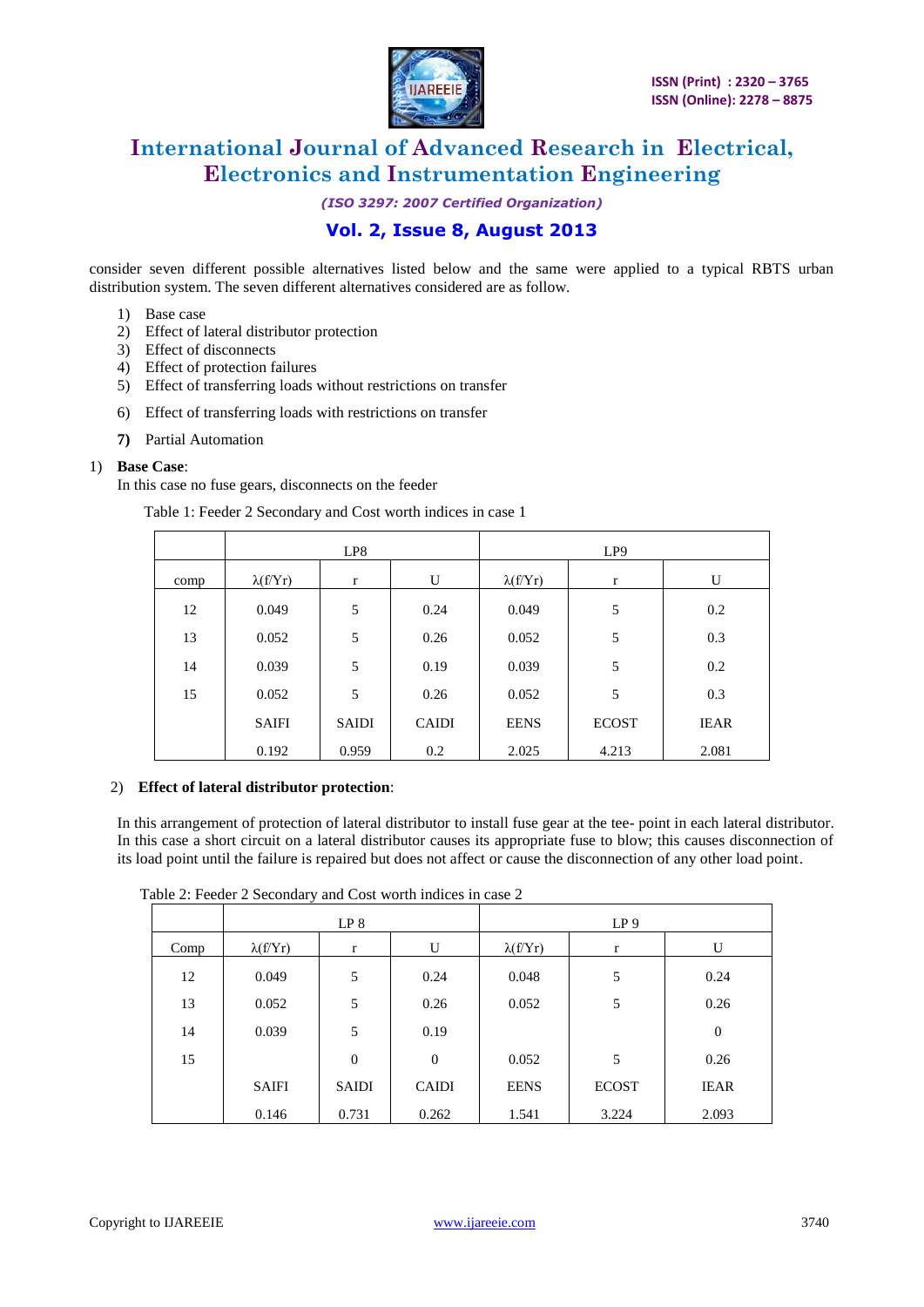

*(ISO 3297: 2007 Certified Organization)*

### **Vol. 2, Issue 8, August 2013**

### **3) Effect of disconnects**

In this arrangement the provision of disconnects or isolators at appropriate points along the main feeder. These are generally not fault-breaking switches and therefore any short circuit on a feeder still causes the main breaker to operate. After the fault has been detected, however, the relevant disconnect can be opened and the breaker reclosed. This procedure allows restoration of all load points between the supply point and the point of isolation before the repair process has been completed.

|      |                 | LP 8         |              | LP <sub>9</sub> |              |             |  |
|------|-----------------|--------------|--------------|-----------------|--------------|-------------|--|
| Comp | $\lambda(f/Yr)$ | r            | U            | $\lambda(f/Yr)$ | $\mathbf r$  | U           |  |
| 12   | 0.049           | 5            | 0.24         | 0.049           | 5            | 0.24        |  |
| 13   | 0.052           | 1            | 0.05         | 0.052           | 5            | 0.26        |  |
| 14   | 0.039           | 5            | 0.2          |                 |              |             |  |
| 15   | 0.052           |              |              | 0.052           | 5            | 0.26        |  |
|      | <b>SAIFI</b>    | <b>SAIDI</b> | <b>CAIDI</b> | <b>EENS</b>     | <b>ECOST</b> | <b>IEAR</b> |  |
|      | 0.146           | 0.627        | 0.306        | 1.333           | 3.301        | 2.477       |  |

Table 3: Feeder 2 Secondary and Cost worth indices in case 3

#### **4) Effect of protection failures**

In this arrangement fuses in the lateral distributor operated whenever a failure occurred on the distributor they were supposed to protect. In which assume that the fuse gear operates with a probability of 0.9, i.e. the fuses operate successfully 9 times out of 10 when required. The contribution to the failure rate can be evaluated using the concept of expectation

| Failure rate = (failure rate   fuse operates) x $p$ (fuse operates) + (failure rate   fuse fails) x P (fuse fails) |  |
|--------------------------------------------------------------------------------------------------------------------|--|
| Table 4: Feeder 2 Secondary and Cost worth indices in case 4                                                       |  |

|      | LP <sub>8</sub> |              |              | LP <sub>9</sub> |              |             |  |
|------|-----------------|--------------|--------------|-----------------|--------------|-------------|--|
| Comp | $\lambda(f/Yr)$ | $\mathbf r$  | U            | $\lambda(f/Yr)$ | $\mathbf{r}$ | U           |  |
| 12   | 0.048           | 5            | 0.24         | 0.049           | 5            | 0.24        |  |
| 13   | 0.052           |              | 0.05         | 0.052           | 5            | 0.26        |  |
| 14   | 0.039           | 5            | 0.2          | 0.004           | 1            | 0.04        |  |
| 15   | 0.005           |              | 0.01         | 0.052           | 5            | 0.03        |  |
|      | <b>SAIFI</b>    | <b>SAIDI</b> | <b>CAIDI</b> | <b>EENS</b>     | <b>ECOST</b> | <b>IEAR</b> |  |
|      | 0.15            | 0.532        | 0.36         | 1.113           | 2.784        | 2.5         |  |

#### **5) Effect of transferring loads without restrictions on transfer**

In this case, assuming that there is no restriction on the amount of load that can be transferred through the back feed. In which the failure rate of each load point does not change, that the indices of load points do not change because load transfer cannot recover any load lost, and that the greatest effect occurs for the load point furthest from the supply point and nearest to the normally open transfer point.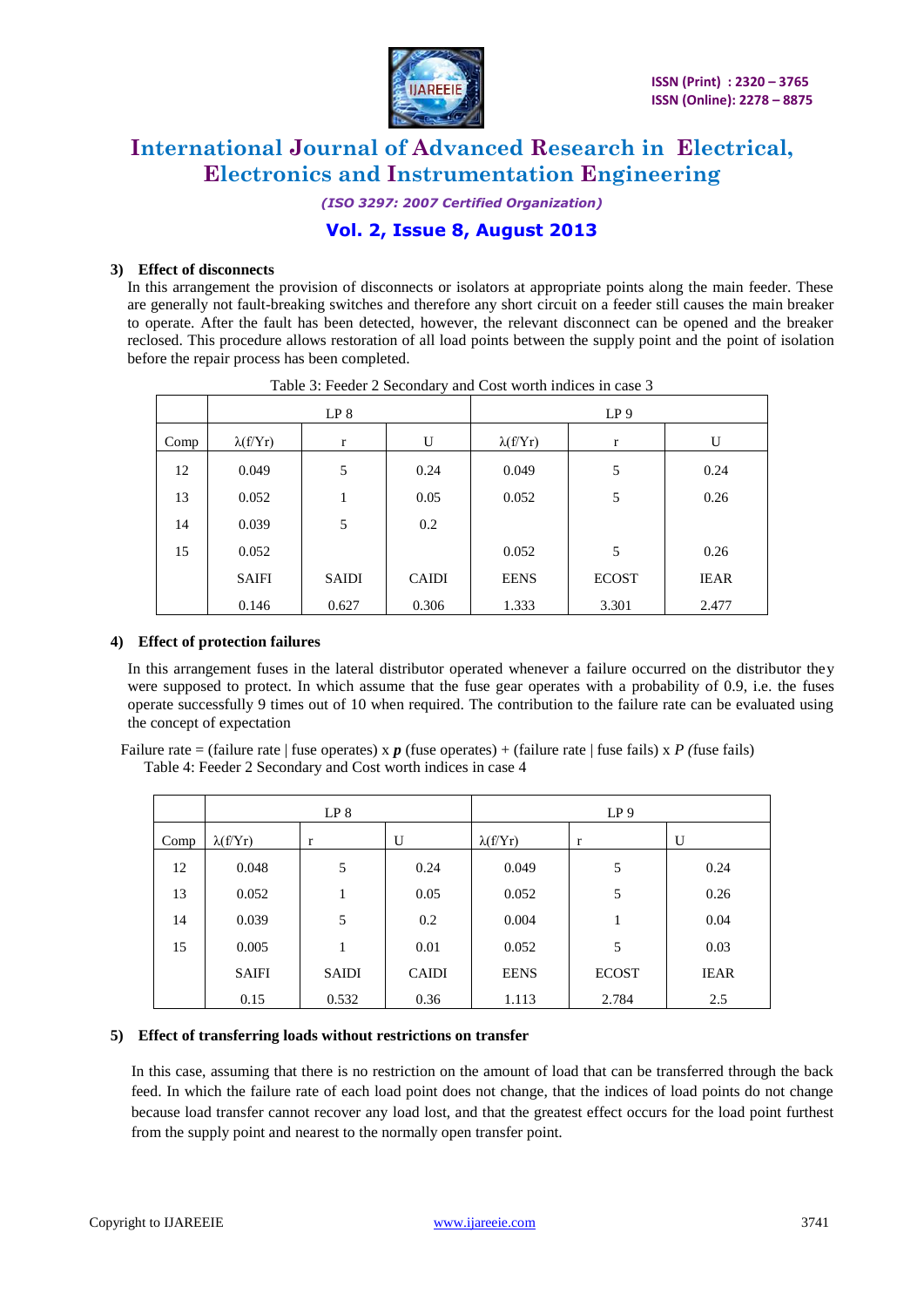

*(ISO 3297: 2007 Certified Organization)*

### **Vol. 2, Issue 8, August 2013**

|      |                 | LP <sub>8</sub> |              | LP <sub>9</sub> |              |                  |  |
|------|-----------------|-----------------|--------------|-----------------|--------------|------------------|--|
| Comp | $\lambda(f/Yr)$ | r               | U            | $\lambda(f/Yr)$ | r            | U                |  |
| 12   | 0.049           | 5               | 0.24         | 0.048           | 1            | 0.1              |  |
| 13   | 0.052           |                 | 0.05         | 0.052           | 5            | 0.3              |  |
| 14   | 0.039           | 5               | 0.2          |                 |              | $\boldsymbol{0}$ |  |
| 15   |                 |                 | $\theta$     | 0.052           | 5            | 0.3              |  |
|      | <b>SAIFI</b>    | <b>SAIDI</b>    | <b>CAIDI</b> | <b>EENS</b>     | <b>ECOST</b> | <b>IEAR</b>      |  |
|      | 0.146           | 0.53            | 0.362        | 1.138           | 2.28         | 2.005            |  |

Table 5: Feeder 2 Secondary and Cost worth indices in case 5

### **6) Effect of transferring loads with restrictions on transfer**

In this case the outage time associated with a failure event is equal to the isolation time if the load can be transferred, or equal to the repair time if the load cannot be transferred. The average of these values can be evaluated using the concept of expectation.

Outage time = (outage time | transfer) x P (of transfer) + (outage time no transfer) x P (of no transfer)

|      | Tuble 0. I ceaer 2 Becondary and Cost worth male in ease o |              |              |                 |              |             |  |  |  |  |  |
|------|------------------------------------------------------------|--------------|--------------|-----------------|--------------|-------------|--|--|--|--|--|
|      |                                                            | LP 8         |              | LP <sub>9</sub> |              |             |  |  |  |  |  |
| Comp | $\lambda(f/Yr)$                                            | $\mathbf r$  | U            | $\lambda(f/Yr)$ | $\mathbf{r}$ | U           |  |  |  |  |  |
| 12   | 0.049                                                      | 5            | 0.24         | 0.049           | 3            | 0.13        |  |  |  |  |  |
| 13   | 0.052                                                      | 1            | 0.05         | 0.052           | 5            | 0.26        |  |  |  |  |  |
| 14   | 0.039                                                      | 5            | 0.2          |                 |              | $\theta$    |  |  |  |  |  |
| 15   |                                                            |              | $\theta$     | 0.052           | 5            | 0.26        |  |  |  |  |  |
|      | <b>SAIFI</b>                                               | <b>SAIDI</b> | <b>CAIDI</b> | <b>EENS</b>     | <b>ECOST</b> | <b>IEAR</b> |  |  |  |  |  |
|      | 0.146                                                      | 0.569        | 0.337        | 1.216           | 2.429        | 1.998       |  |  |  |  |  |

Table 6: Feeder 2 Secondary and Cost worth indices in case 6

### **7) Automation applied to the feeder**

In this arrangement we consider automation. In automation process the first switch on feeder 2 considers automation and remaining manual.

| Table 7. Feeder 2 Secondary and Cost worth maters in ease 7 |                 |              |              |                 |              |             |  |  |  |
|-------------------------------------------------------------|-----------------|--------------|--------------|-----------------|--------------|-------------|--|--|--|
|                                                             | LP <sub>8</sub> |              |              | LP <sub>9</sub> |              |             |  |  |  |
| Comp                                                        | $\lambda(f/Yr)$ | U<br>r       |              | $\lambda(f/Yr)$ |              | U           |  |  |  |
| 12                                                          | 0.049           | 5            | 0.24         | 0.049           |              | 0.05        |  |  |  |
| 13                                                          | 0.052           | 5            | 0.26         | 0.052           |              | 0.05        |  |  |  |
| 14                                                          | 0.039           | 5            | 0.2          | 0.039           |              | 0.04        |  |  |  |
| 15                                                          | 0.052           | $\Omega$     | $\Omega$     | 0.052           | 5            | 0.26        |  |  |  |
|                                                             | <b>SAIFI</b>    | <b>SAIDI</b> | <b>CAIDI</b> | <b>EENS</b>     | <b>ECOST</b> | <b>IEAR</b> |  |  |  |
|                                                             | 0.192           | 0.55         | 0.349        | 1.152           | 2.281        | 1.98        |  |  |  |

Table 7: Feeder 2 Secondary and Cost worth indices in case 7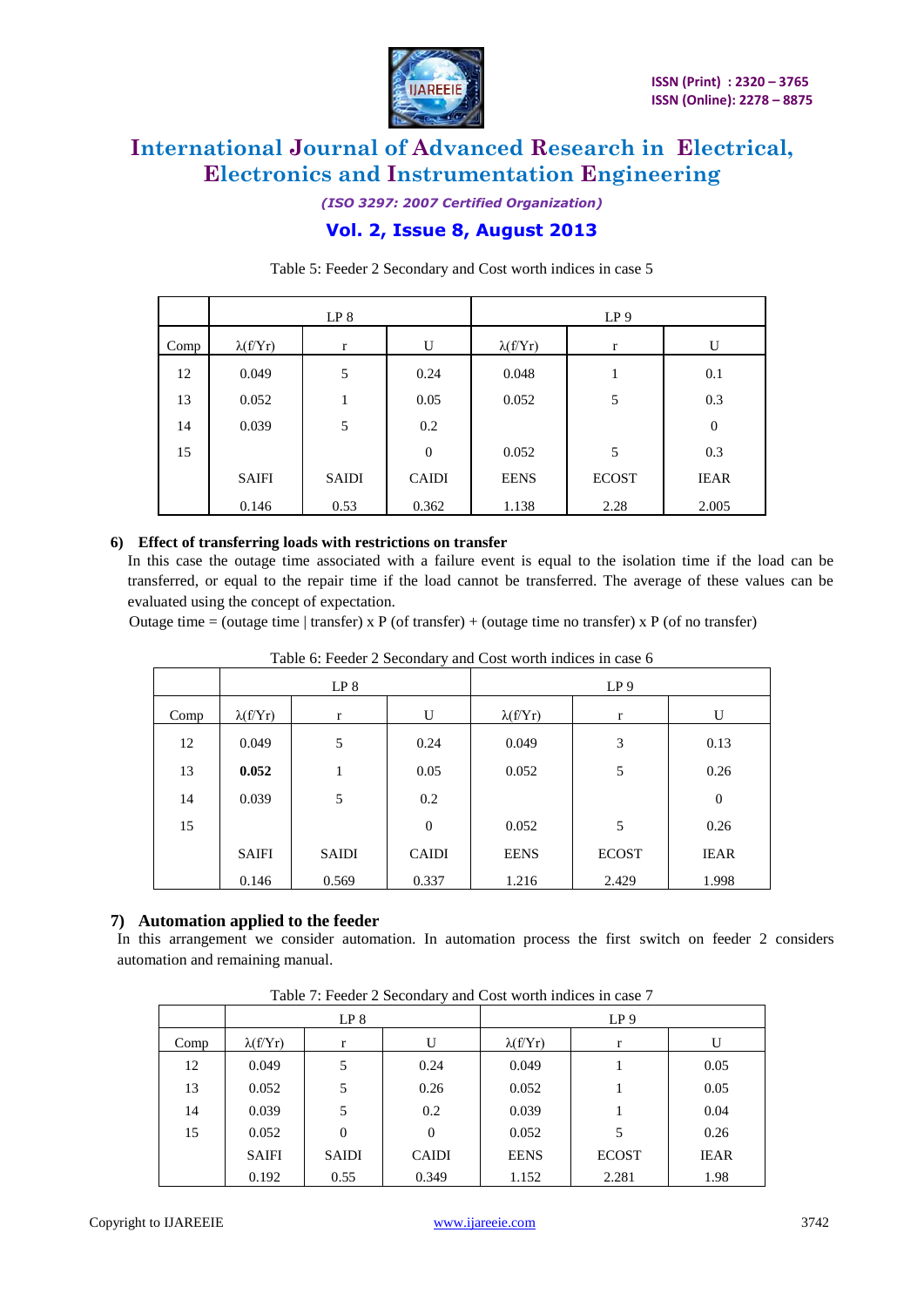

*(ISO 3297: 2007 Certified Organization)* **Vol. 2, Issue 8, August 2013**

| Cost<br>Indices | casel | case2 | case3 | case4 | case <sub>5</sub> | case <sub>6</sub> | case7 |
|-----------------|-------|-------|-------|-------|-------------------|-------------------|-------|
| <b>EENS</b>     | 2.02  | 1.54  | 1.33  | 1.11  | 1.14              | 1.22              | 1.15  |
| <b>ECOST</b>    | 4.21  | 3.22  | 3.3   | 2.78  | 2.28              | 2.43              | 2.28  |
| <b>IEAR</b>     | 2.08  | 2.09  | 2.48  | 2.5   | $\gamma$          | $\mathcal{D}$     | 1.98  |

Table 8: Cost worth indices of feeder 2

Table 9: Cost worth indices of feeder 1

| Cost<br>Indices | casel | case2 | case3 | case4 | case <sub>5</sub> | case <sub>6</sub> | case7 |
|-----------------|-------|-------|-------|-------|-------------------|-------------------|-------|
| <b>ECOST</b>    | 45.9  | 16.7  | 14.6  | 14.1  | 9.27              | 12.7              | 12.8  |
| <b>EENS</b>     | 11    | 4.14  | 2.9   | 3.02  | 2.32              | 2.55              | 3.95  |
| <b>IEAR</b>     | 4.18  | 4.04  | 5.04  | 4.67  | 3.99              | 4.96              | 3.25  |

Table 10: cost worth indices of feeder 3

| Cost Indices | case1 | case2 | case3 | case4 | case <sub>5</sub> | case <sub>6</sub> | case7 |
|--------------|-------|-------|-------|-------|-------------------|-------------------|-------|
| <b>ECOST</b> | 27.8  | 11.1  | 9.47  | 9.67  | 6.1               | 7.24              | 5.66  |
| <b>EENS</b>  | 9.5   | 4.03  | 3.11  | 3.21  | 2.27              | 2.6               | 3.99  |
| <b>IEAR</b>  | 2.92  | 2.76  | 3.04  | 3.02  | 2.69              | 2.78              | 1.42  |

Table 11: cost worth indices of feeder 4

| Cost<br><b>Indices</b> | case1 | case2 | case3 | case4 | case <sub>5</sub> | case6 | case7 |
|------------------------|-------|-------|-------|-------|-------------------|-------|-------|
| <b>ECOST</b>           | 48    | 17.3  | 14    | 14.4  | 9.72              | 11.2  | 14.9  |
| <b>EENS</b>            | 10.1  | 3.8   | 2.88  | 2.86  | 2.15              | 2.44  | 3.42  |
| <b>IEAR</b>            | 4.75  | 4.55  | 4.86  | 5.04  | 4.52              | 4.59  | 4.35  |

A summary of all the indices evaluated in tables 1to 8 is shown in below illustrated Figures**.**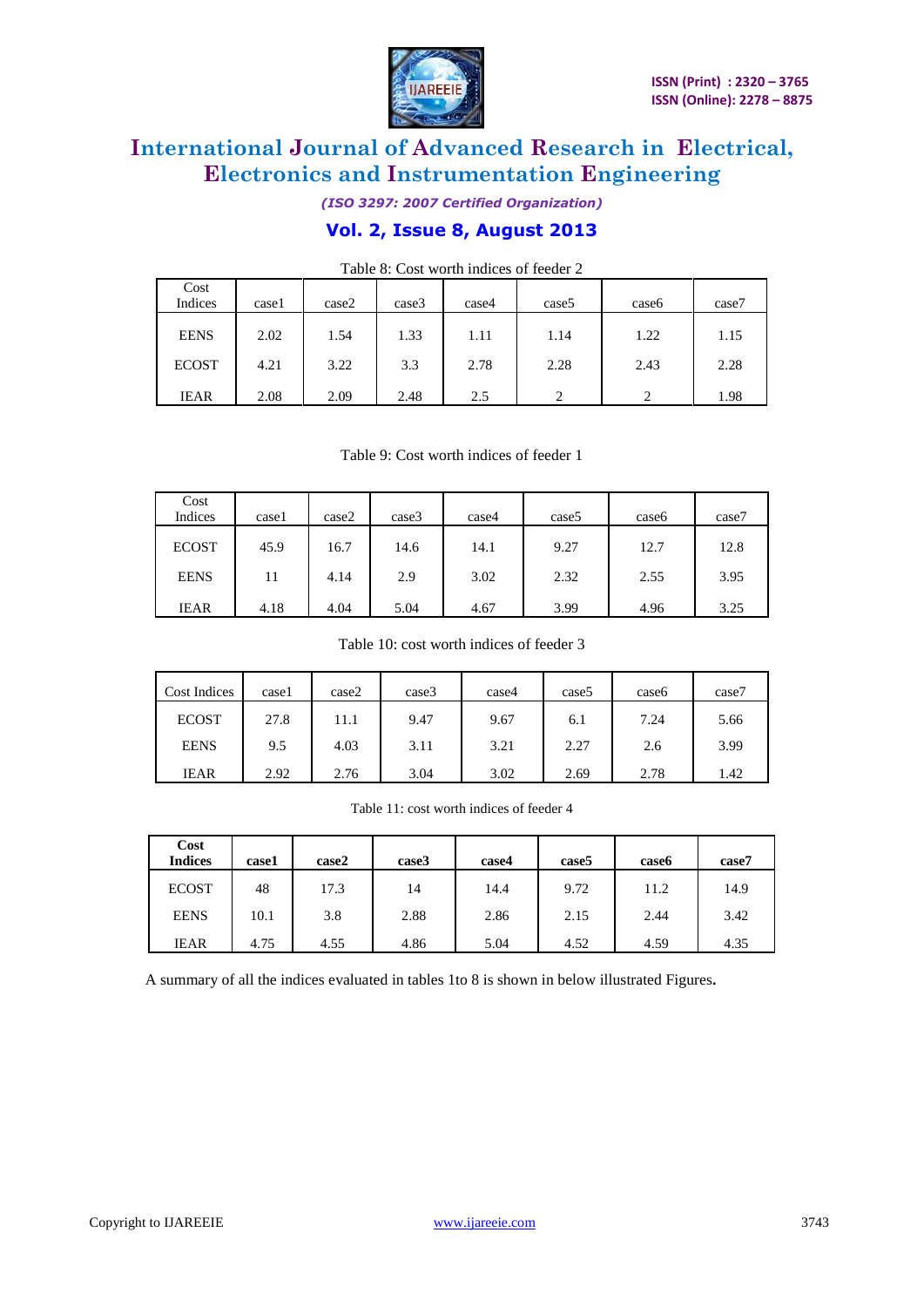

*(ISO 3297: 2007 Certified Organization)* **Vol. 2, Issue 8, August 2013**



Fig 1: Performance Indices on Different Cases



Fig 2: Effect of Protection failures on load point indices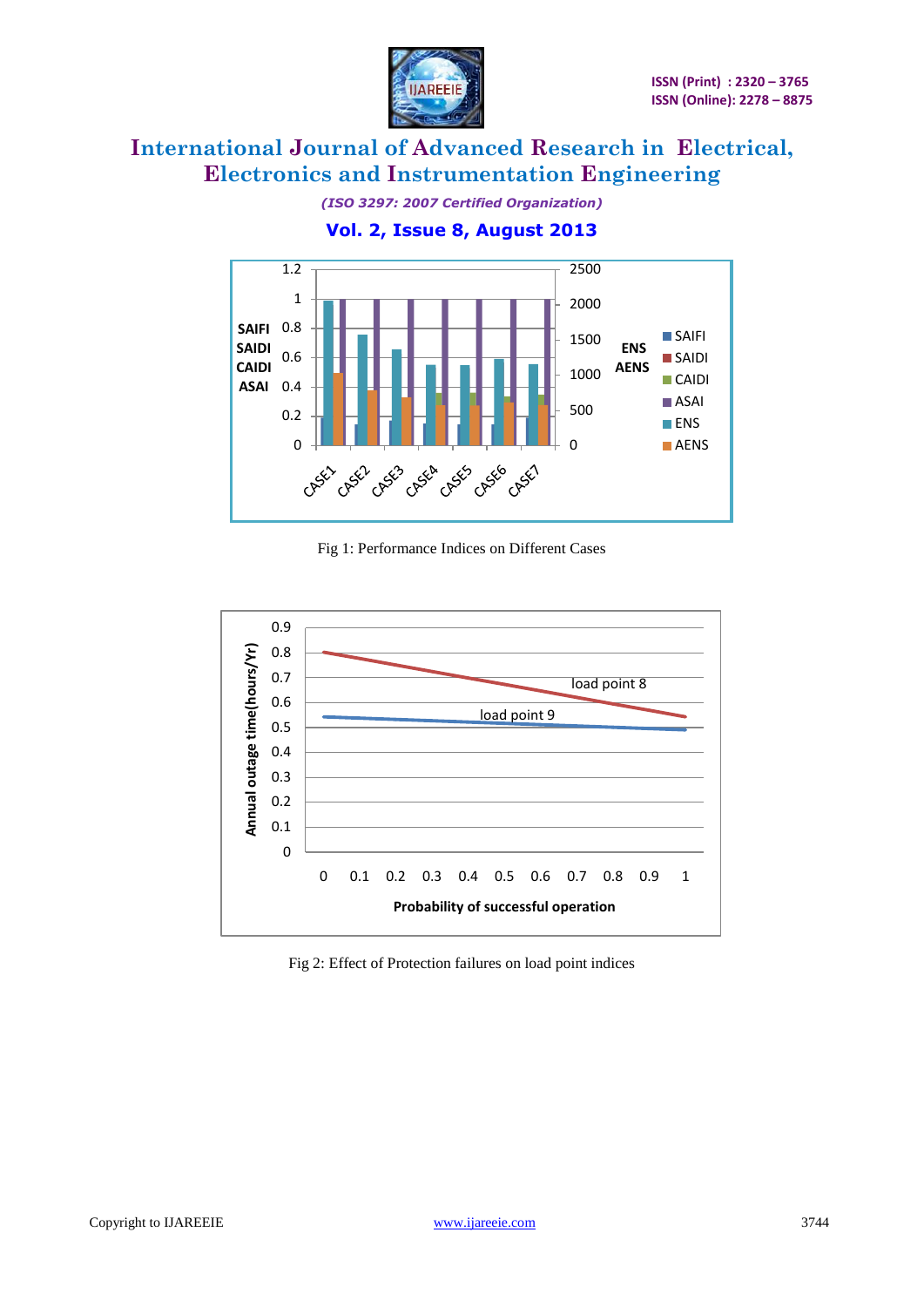

*(ISO 3297: 2007 Certified Organization)*

### **Vol. 2, Issue 8, August 2013**



Fig 3: Effect of Protection failures on load point indices



Fig 4: Effect of transfer restrictions on load point indices



Fig 5: Effect of transfer restrictions on load point indices